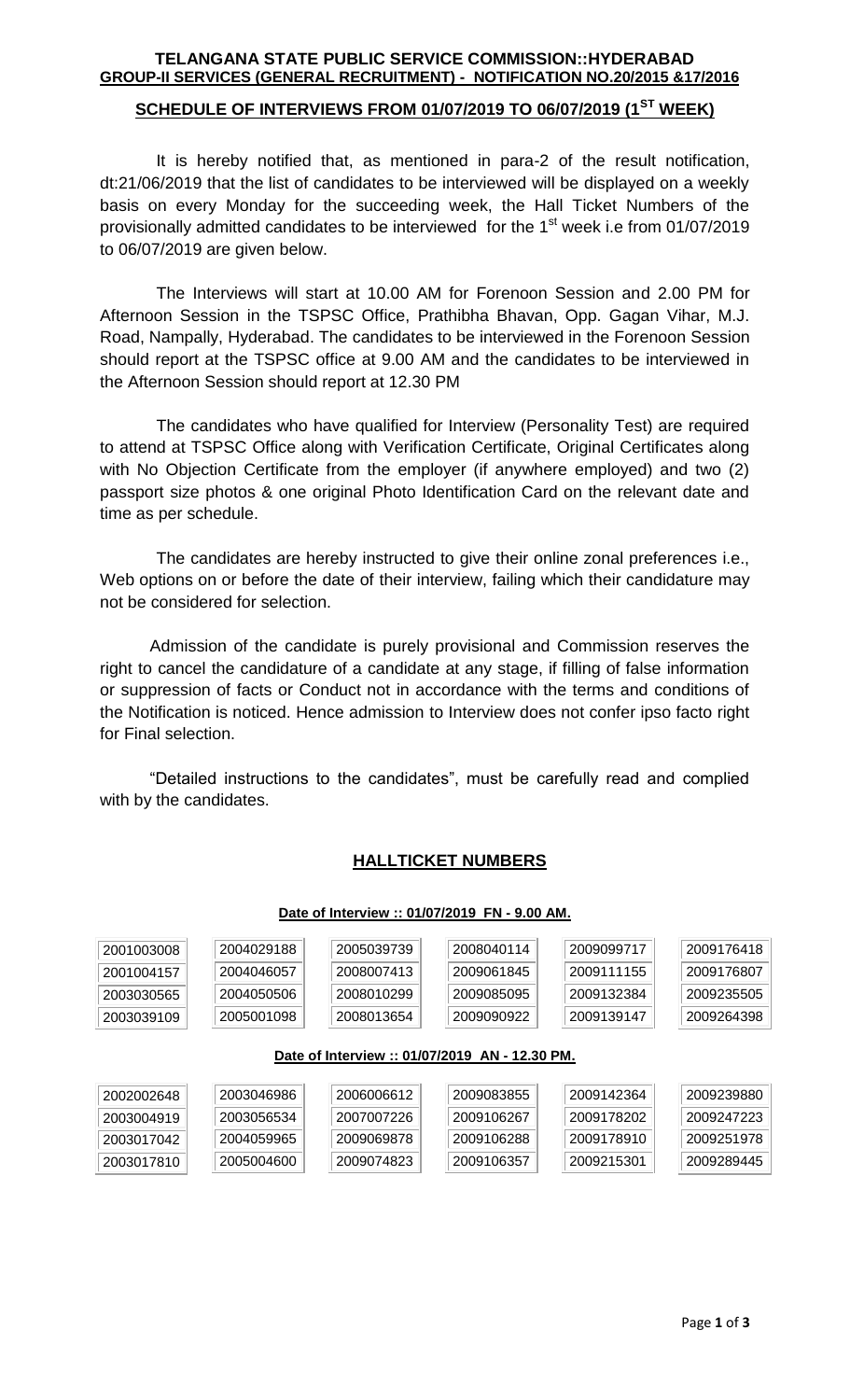## **TELANGANA STATE PUBLIC SERVICE COMMISSION::HYDERABAD GROUP-II SERVICES (GENERAL RECRUITMENT) - NOTIFICATION NO.20/2015 &17/2016**

# **SCHEDULE OF INTERVIEWS FROM 01/07/2019 TO 06/07/2019 (1ST WEEK)**

#### **Date of Interview :: 02/07/2019 FN - 9.00 AM.**

| 2001005400                       | 2003056737 | 2004050216            | 2008008799 | 2009130163 | 2009276638 |
|----------------------------------|------------|-----------------------|------------|------------|------------|
| $^{\circ}$ 2002019305 $^{\circ}$ | 2003068778 | 2005011637            | 2008031439 | 2009178088 | 2009276646 |
| 2003016165                       | 2004032961 | $^{\circ}$ 2005024422 | 2009123924 | 2009243836 | 2009278419 |
| 2003016677                       | 2004036141 | 2005026827            | 2009127787 | 2009250800 | 2009282170 |

### **Date of Interview :: 02/07/2019 AN - 12.30 PM.**

| 2003002905 | 2005014237 | 2008018186 | 2008040664 | 2009129212 | 2009243211 |
|------------|------------|------------|------------|------------|------------|
| 2003019771 | 2005018794 | 2008019474 | 2009086792 | 2009147212 | 2009266235 |
| 2004068447 | 2006005219 | 2008029714 | 2009094961 | 2009178858 | 2009277108 |
| 2004087467 | 2008003229 | 2008040598 | 2009120512 | 2009211737 | 2009283123 |

## **Date of Interview :: 03/07/2019 FN - 9.00 AM.**

| 2001000625 | 2003023674 | 2008002792 | .2008013727 | 2009099609 | 2009221512 |
|------------|------------|------------|-------------|------------|------------|
| 2003006405 | 2004029721 | 2008004218 | 2009004080  | 2009103656 | 2009224638 |
| 2003007953 | 2004039113 | 2008005727 | 2009072480  | 2009122497 | 2009241400 |
| 2003021048 | 2004066066 | 2008009023 | 2009078444  | 2009176274 | 2009253442 |

#### **Date of Interview :: 03/07/2019 AN - 12.30 PM.**

| $^{\circ}$ 2002011915 | 2004057692 | 2008039871 | 2009073659 | 2009128082 | 2009176603 |
|-----------------------|------------|------------|------------|------------|------------|
| 2003008026            | 2004068869 | 2009067740 | 2009126042 | 2009128478 | 2009186292 |
| 2004045618            | 2004074224 | 2009068616 | 2009126830 | 2009129676 | 2009236061 |
| 2004046340            | 2008020961 | 2009069222 | 2009127425 | 2009176477 | 2009284811 |

#### **Date of Interview :: 04/07/2019 FN - 9.00 AM.**

| 2002010058 | 2004032184 | 2006003266 | 2009067639 | 2009095361 | 2009123324 |
|------------|------------|------------|------------|------------|------------|
| 2003029919 | 2004035207 | 2008002171 | 2009073751 | 2009108833 | 2009177048 |
| 2003047593 | 2004086935 | 2008006619 | 2009075591 | 2009112256 | 2009279094 |
| 2004030094 | 2005043032 | 2009066678 | 2009081147 | 2009119495 | 2009297713 |

#### **Date of Interview :: 04/07/2019 AN - 12.30 PM.**

| $^{\circ}$ 2001010813 $^{\circ}$ | 2004026809   | 2008013884 | 2009072834 | 2009115063 | 2009212332 |
|----------------------------------|--------------|------------|------------|------------|------------|
| 2002005798                       | 2004038301   | 2008015054 | 2009081198 | 2009124241 | 2009214190 |
| 2003020812                       | 2008002477   | 2008034515 | 2009082384 | 2009146338 | 2009235218 |
| 2004022546                       | 12008012473⊤ | 2009060526 | 2009093500 | 2009182972 | 2009239392 |

#### **Date of Interview :: 05/07/2019 FN - 9.00 AM.**

| 2002013702 | 2007006781 | 2008012224 | 2008031678 | 2009104699 | 2009240812 |
|------------|------------|------------|------------|------------|------------|
| 2003028051 | 2007008752 | 2008012945 | 2009060758 | 2009177458 | 2009259809 |
| 2003043343 | 2007013140 | 2008017012 | 2009070990 | 2009177479 | 2009268389 |
| 2005009682 | 2008009419 | 2008017617 | 2009081152 | 2009216552 | 2009294084 |